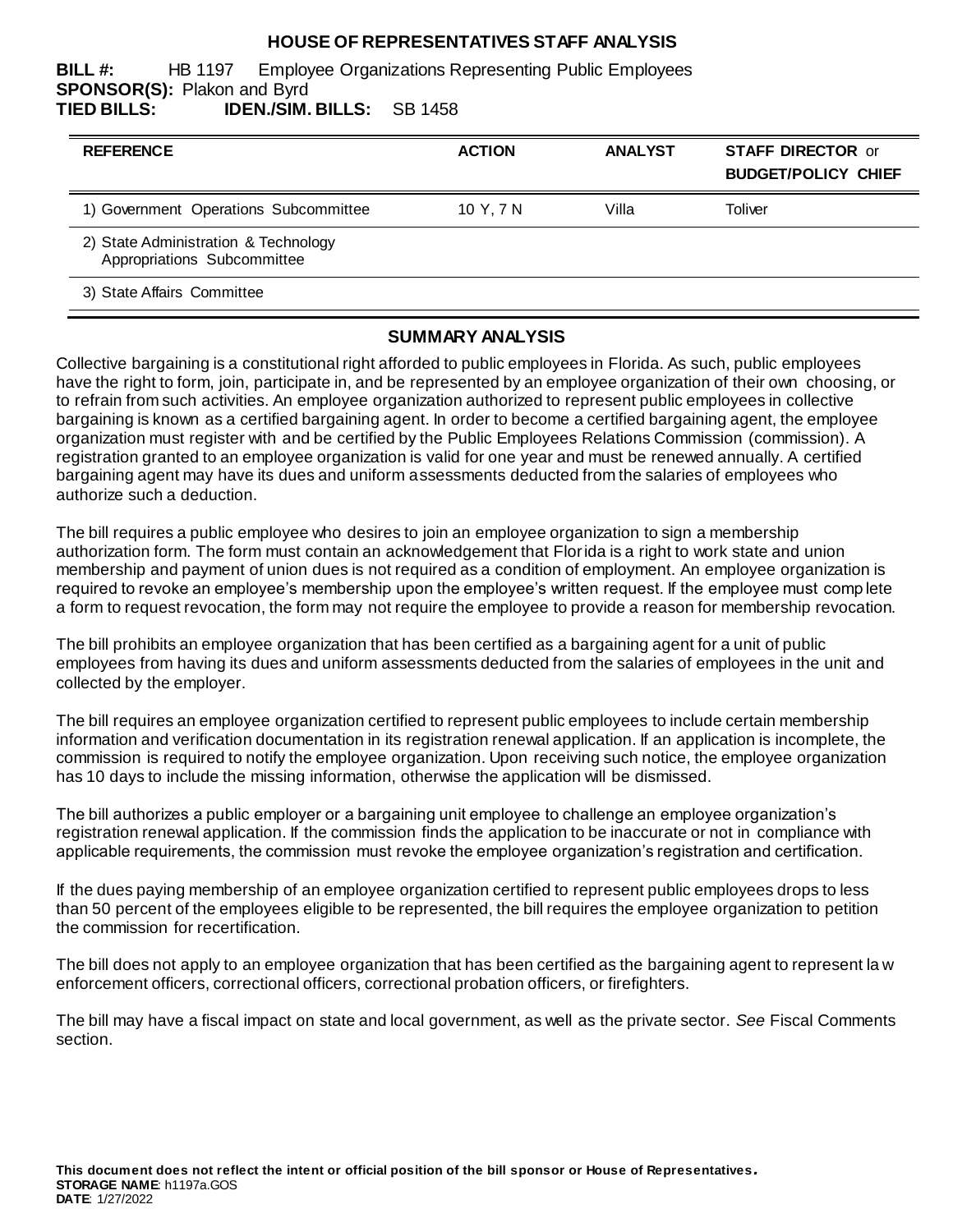### **FULL ANALYSIS**

## **I. SUBSTANTIVE ANALYSIS**

### A. EFFECT OF PROPOSED CHANGES:

### **Background**

#### Right-to-Work

The State Constitution provides that Florida is a right to work state; therefore, the right of an individual to work cannot be denied or abridged based on membership or non-membership in any employee organization.<sup>1</sup> As such, public employees<sup>2</sup> have the right to form, join, participate in, and be represented by an employee organization of their own choosing, or to refrain from forming, joining, participating in, or being represented by an employee organization.<sup>3</sup>

### Collective Bargaining

Collective bargaining is a constitutional right afforded to public employees in Florida.<sup>4</sup> To implement this constitutional provision, the Legislature enacted ch. 447, F.S., which provides that the purpose of collective bargaining is to promote cooperative relationships between the government and its employees and to protect the public by assuring the orderly and uninterrupted operations and functions of government.<sup>5</sup> Through collective bargaining, public employees collectively negotiate with their public employer<sup>6</sup> in the determination of the terms and conditions of their employment.<sup>7</sup> The Public Employees Relations Commission (commission) is responsible for assisting in resolving disputes between public employees and public employers.<sup>8</sup>

An "employee organization" is any "labor organization, union, association, fraternal order, occupational or professional society, or group, however organized or constituted, which represents, or seeks to represent, any public employee or group of public employees concerning any matters relating to their employment relationship with a public employer."<sup>9</sup> An employee organization that is authorized to

 $\overline{a}$ 

- (a) Persons appointed by the Governor or elected by the people, agency heads, and members of boards and commissions.
- (b) Persons holding positions by appointment or employment in the organized militia.
- (c) Individuals acting as negotiating representatives for employer authorities.
- (d) Persons who are designated by the commission as managerial or confidential employees pursuant to criteria contained herein.
- (e) Persons holding positions of employment with the Florida Legislature.
- (f) Persons who have been convicted of a crime and are inmates confined to institutions within the state.
- (g) Persons appointed to inspection positions in federal/state fruit and vegetable inspection service whose conditions of appointment are affected by the following:
	- 1. Federal license requirement.
	- 2. Federal autonomy regarding investigation and disciplining of appointees.
	- 3. Frequent transfers due to harvesting conditions.
- (h) Persons employed by the Public Employees Relations Commission.
- (i) Persons enrolled as undergraduate students in a state university who perform part-time work for the university.

<sup>3</sup> Section 447.301(1) and (2), F.S.

<sup>4</sup> Article I, s. 6, FLA. CONST.

<sup>7</sup> Section 447.301(2), F.S.

<sup>8</sup> Section 447.201(3), F.S.

**STORAGE NAME**: h1197a.GOS **PAGE: 2** <sup>9</sup> Section 447.203(11), F.S.

**DATE**: 1/27/2022

<sup>&</sup>lt;sup>1</sup> Article I, s. 6, FLA. CONST.

<sup>2</sup> Section 447.203(3), F.S., defines the term "public employee" to mean any person employed by a public employer except:

<sup>5</sup> Section 447.201, F.S.

 $6$  Section 447.203(2), F.S., defines the term "public employer" to mean the state or any county, municipality, or special district or any subdivision or agency thereof that the commission determines has sufficient legal distinctiveness properly to carry out the functions of a public employer.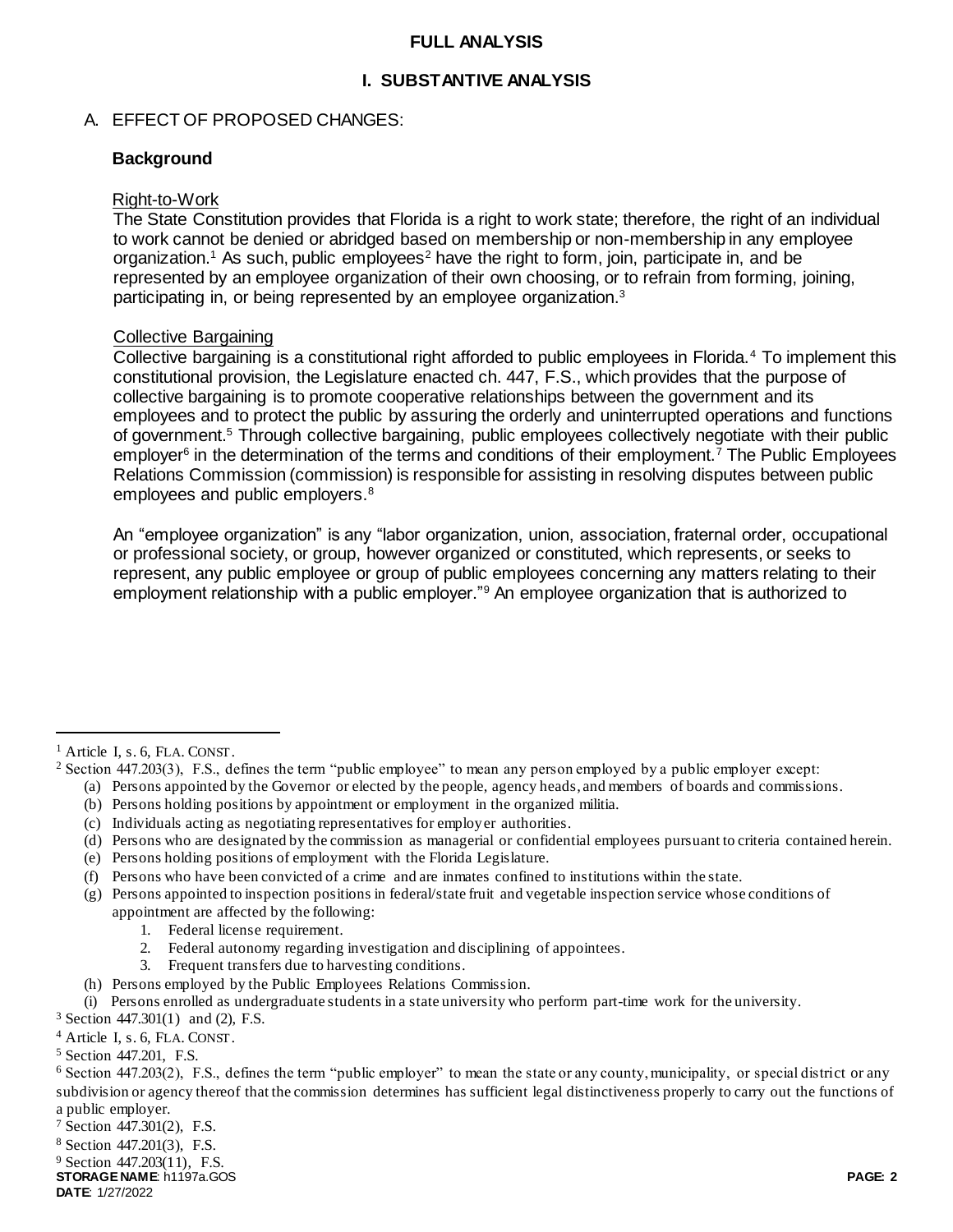represent public employees in collective bargaining is known as a certified bargaining agent.<sup>10</sup> A certified bargaining agent is the exclusive representative of all employees in that bargaining unit.<sup>11,12</sup>

## *Registration of an Employee Organization*

An employee organization seeking to become a certified bargaining agent for a unit of public employees must register with and be certified by the commission. To register, the employee organization must submit an application, under oath, to the commission that includes the following information:

- The name and address of the organization and of any parent organization or organization with which it is affiliated.
- The names and addresses of the principal officers and all representatives of the organization.
- The amount of the initiation fee and of the monthly dues that members must pay.
- The current annual financial statement of the organization.
- The name of its business agent, if any; if different from the business agent, the name of its local agent for service of process; and the addresses where such person or persons can be reached.
- A pledge, in a form prescribed by the commission, that the employee organization will conform to the laws of the state and that it will accept members without regard to age, race, sex, religion, or national origin.
- A copy of the current constitution and bylaws of the employee organization.
- A copy of the current constitution and bylaws of the state and national groups with which the employee organization is affiliated or associated.<sup>13</sup>

A registration granted to an employee organization is valid for one year and must be renewed annually.<sup>14</sup> The renewal application must reflect any changes to the information provided to the commission in the preceding application and must include a current annual financial report, signed by its president and treasurer (or corresponding principal officers), that contains the following information:

- Assets and liabilities at the beginning and end of the fiscal year.
- Receipts of any kind and the sources thereof.
- Salary, allowances, and other direct or indirect disbursements, including reimbursed expenses, to each officer and each employee who, during such fiscal year, received more than \$10,000 in the aggregate from the employee organization and any other affiliated employee organization.
- Direct and indirect loans made to any officer, employee, or member that aggregated more than \$250 during the fiscal year, together with a statement of the purpose, security, if any, and arrangements for repayment.
- Direct and indirect loans to any business enterprise, together with a statement of the purpose, security, if any, and arrangements for repayment.<sup>15</sup>

## *Certification of an Employee Organization*

After registering with the commission, an employee organization may begin the certification process. In order to be certified, an employee organization selected by a majority of the employees in a unit as their representative must first request recognition by the public employer.<sup>16</sup> If satisfied as to the majority status of the employee organization and the appropriateness of the proposed unit, the employer will recognize the employee organization as the collective bargaining representative for that unit.<sup>17</sup> Following recognition by the employer, the employee organization must immediately petition the

<sup>13</sup> Section 447.305(1), F.S.

<sup>15</sup> *Id.* 

 $\overline{a}$ 

**STORAGE NAME**: h1197a.GOS **PAGE: 3 DATE**: 1/27/2022 <sup>17</sup> *Id.*

 $10$  Section 447.203(12), F.S., defines the term "bargaining agent" to mean the employee organization which has been certified by the commission as representing the employees in the bargaining unit, as provided in s. 447.307, F.S., or its representative.

<sup>11</sup> Section 447.307(1), F.S.

 $12$  Section 447.203(8), F.S., defines the term "bargaining unit" to mean either that unit determined by the commission, that unit determined through local regulations, or that unit determined by the public employer and the public employee organization and approved by the commission to be appropriate for the purposes of collective bargaining. However, no bargaining unit may be defined as appropriate, which includes employees of two employers that are not departments or divisions of the state, a county, a mun icipality, or other political entity.

<sup>14</sup> Section 447.305(2), F.S.

<sup>16</sup> Section 447.307(1)(a), F.S.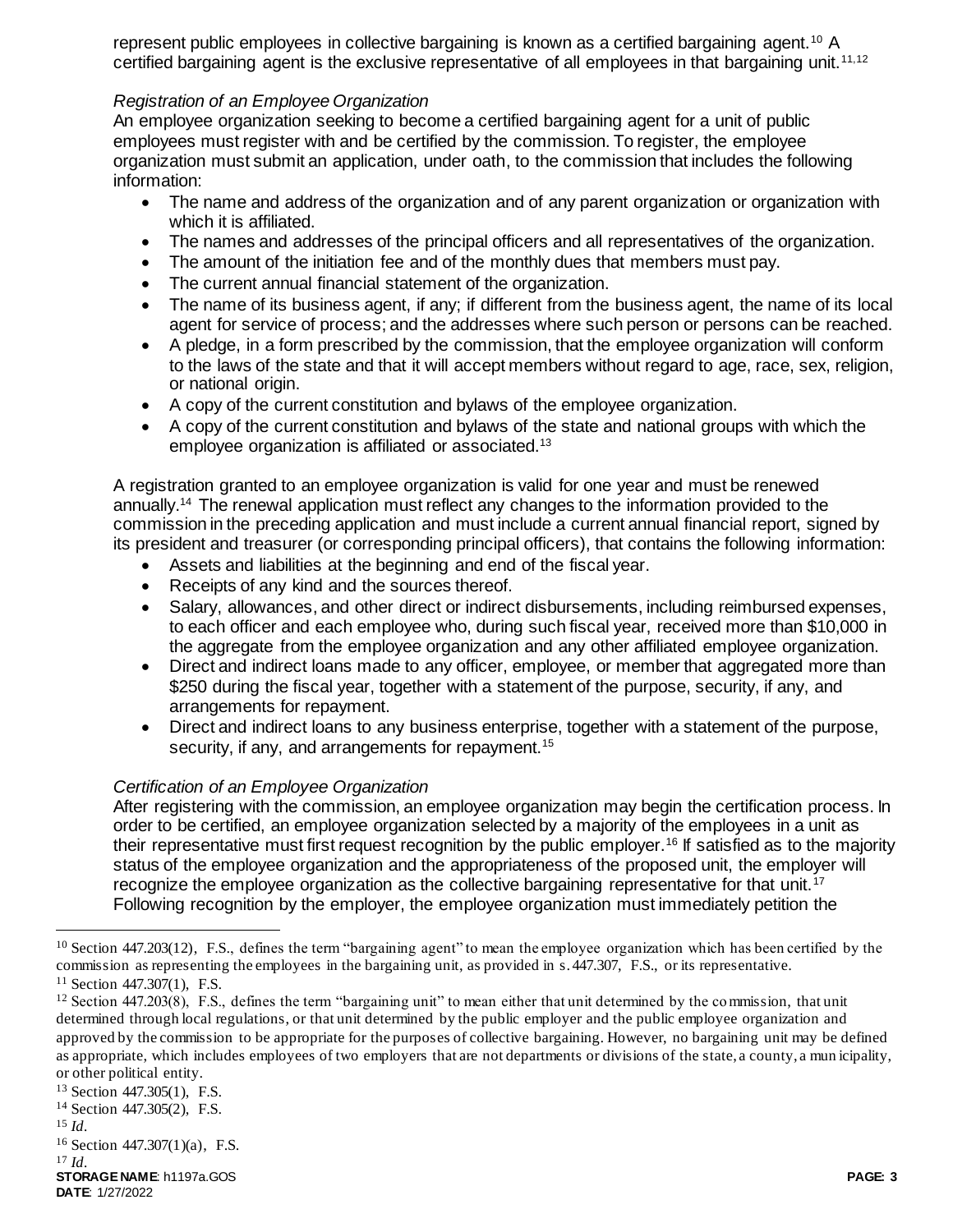commission for certification.<sup>18</sup> If the unit proposed by the employee organization is deemed appropriate, the commission will immediately certify the employee organization as the exclusive representative of all employees in the unit.<sup>19</sup>

However, if the employer refuses to recognize the employee organization, the employee organization must file a petition with the commission that is accompanied by dated statements signed by at least 30 percent of the employees in the proposed unit, indicating that such employees desire to be represented by the employee organization.<sup>20</sup> If the commission determines the petition to be sufficient, it must order an election by secret ballot to determine whether the employee organization will be certified.<sup>21</sup> The petitioning employee organization is placed on the ballot along with any other registered employee organization that submits dated statements signed by at least 10 percent of the employees in the proposed unit, indicating their desire to be represented by that employee organization.<sup>22</sup> When an employee organization is selected by a majority of the employees voting in an election, the commission must certify the employee organization as the exclusive collective bargaining representative of all employees in the unit. $23$ 

An employee or group of employees who no longer desires to be represented by the certified bargaining agent may file with the commission a petition to revoke certification. The petition must be accompanied by dated statements signed by at least 30 percent of the employees in the unit, indicating that such employees no longer desire to be represented by the certified bargaining agent. If the commission finds the petition to be sufficient, it must immediately order an election by secret ballot. If a majority of voting employees vote against the continuation of representation by the certified bargaining agent, the organization's certification is revoked.<sup>24</sup>

### *K-12 Instructional Personnel*

An employee organization that has been certified as the collective bargaining agent for a unit of K-12 instructional personnel<sup>25</sup> must include certain statistics in its application for renewal of registration, including the number of employees who are represented by the employee organization and the number of members who pay dues and the number of members who do not pay dues.<sup>26</sup> If the employee organization's dues-paying membership for a unit of K-12 instructional personnel is less than 50 percent of the employees eligible for representation in the unit, the organization must petition the commission for recertification as the exclusive representative of all employees in the unit within a certain time. If the certified employee organization does not comply with the recertification requirements

 $\overline{a}$ 

- <sup>22</sup> Section 447.307(2), F.S.
- <sup>23</sup> Section 447.307(3)(b), F.S.
- <sup>24</sup> Section 447.308, F.S.

- Classroom teachers: Classroom teachers are staff members assigned the professional activity of instructing students in courses in classroom situations, including basic instruction, exceptional student education, career education, and adult education, including substitute teachers.
- Student personnel services: Student personnel services include staff members responsible for advising stude nts with regard to their abilities and aptitudes, educational and occupational opportunities, and personal and social adjustments; providing placement services; performing educational evaluations; and similar functions.
- Librarians and media specialists: Librarians and media specialists are staff members responsible for providing school library media services.
- Other instructional staff: Other instructional staff are staff members who are part of the instructional staff but are not classified in one of the categories specified above.
- Education paraprofessionals: Education paraprofessionals are individuals who are under the direct supervision of an instructional staff member, aiding the instructional process.

<sup>18</sup> *Id.* 

<sup>19</sup> *Id.* 

<sup>20</sup> Section 447.307(2), F.S.

<sup>&</sup>lt;sup>21</sup> Section 447.307(3)(a), F.S.

<sup>&</sup>lt;sup>25</sup> Section 1012.01(2), F.S., defines the term "instructional personnel" to mean any K-12 staff member whose function includes the provision of direct instructional services to students and includes K-12 personnel whose functions provide direct support in the learning process of students. Included in the classification of instructional personnel are the following K-12 personnel: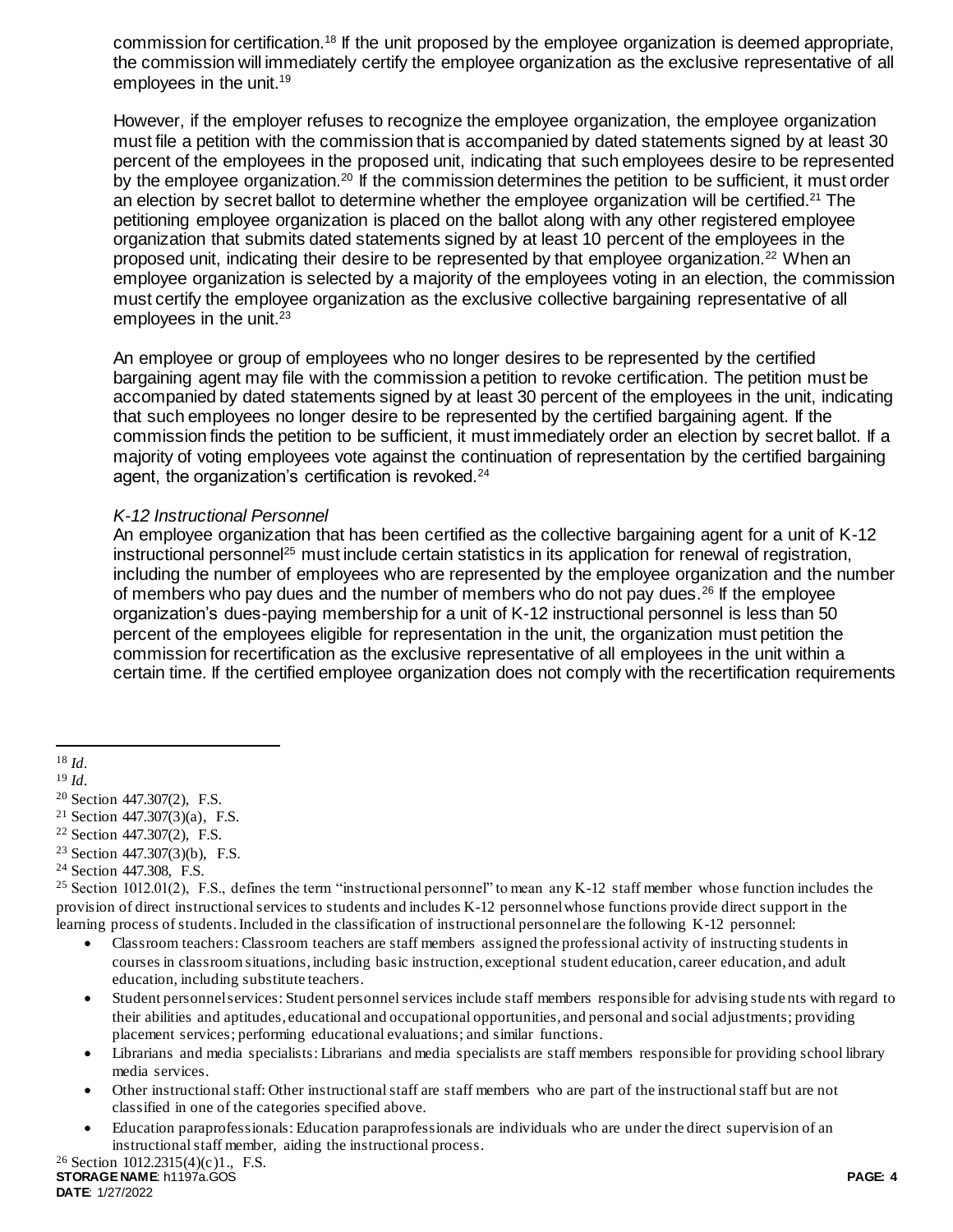or if it does not include the required information in its application for registration renewal, the organization's certification for the unit is revoked.<sup>27</sup>

### Employee Dues

A certified bargaining agent may have its dues and uniform assessments deducted and collected by the public employer from the salaries of those employees who authorize the deductions.<sup>28</sup> Such authorization is revocable by the employee upon 30 days' written notice to the employer and employee organization.<sup>29</sup> The deductions commence upon the bargaining agent's written request to the employer.<sup>30</sup> The right to deductions remains in force for as long as the employee organization remains the certified bargaining agent for that group of employees.<sup>31</sup>

According to the Department of Management Services, 71,605 state employees (excluding state university system employees) were represented by unions during Fiscal Year 2019-2020. Of these employees, 9,339 paid union dues and assessments.<sup>32</sup> Local government union membership levels are unknown.

### **Effect of the Bill**

### Membership Authorization

The bill requires a public employee who wants to join an employee organization to sign a membership authorization form that contains the following acknowledgement:

I acknowledge and understand that Florida is a right-to-work state and that union membership is not required as a condition of employment. I understand that union membership and payment of union dues and assessments is voluntary and that I may not be discriminated against in any manner if I refuse to join or financially support a union.

The bill requires an employee organization to revoke a public employee's membership upon receipt of the employee's written request. If the public employee must complete a form to request revocation, the form may not require the public employee to provide a reason for membership revocation.

l

**STORAGE NAME**: h1197a.GOS **PAGE: 5** https://www.dms.myflorida.com/content/download/155111/1030012/FY2019-20AnnualWorkforceReport-FINAL.pdf (last visited January 14, 2022).

**DATE**: 1/27/2022

<sup>27</sup> Section 1012.2315(4)(c)2., F.S.

<sup>28</sup> Section 447.303, F.S.

<sup>29</sup> *Id.* 

<sup>30</sup> *Id.* 

<sup>31</sup> *Id.* 

<sup>32</sup> State Personnel System, Annual Workforce Report for Fiscal Year 2019-2020, page 23,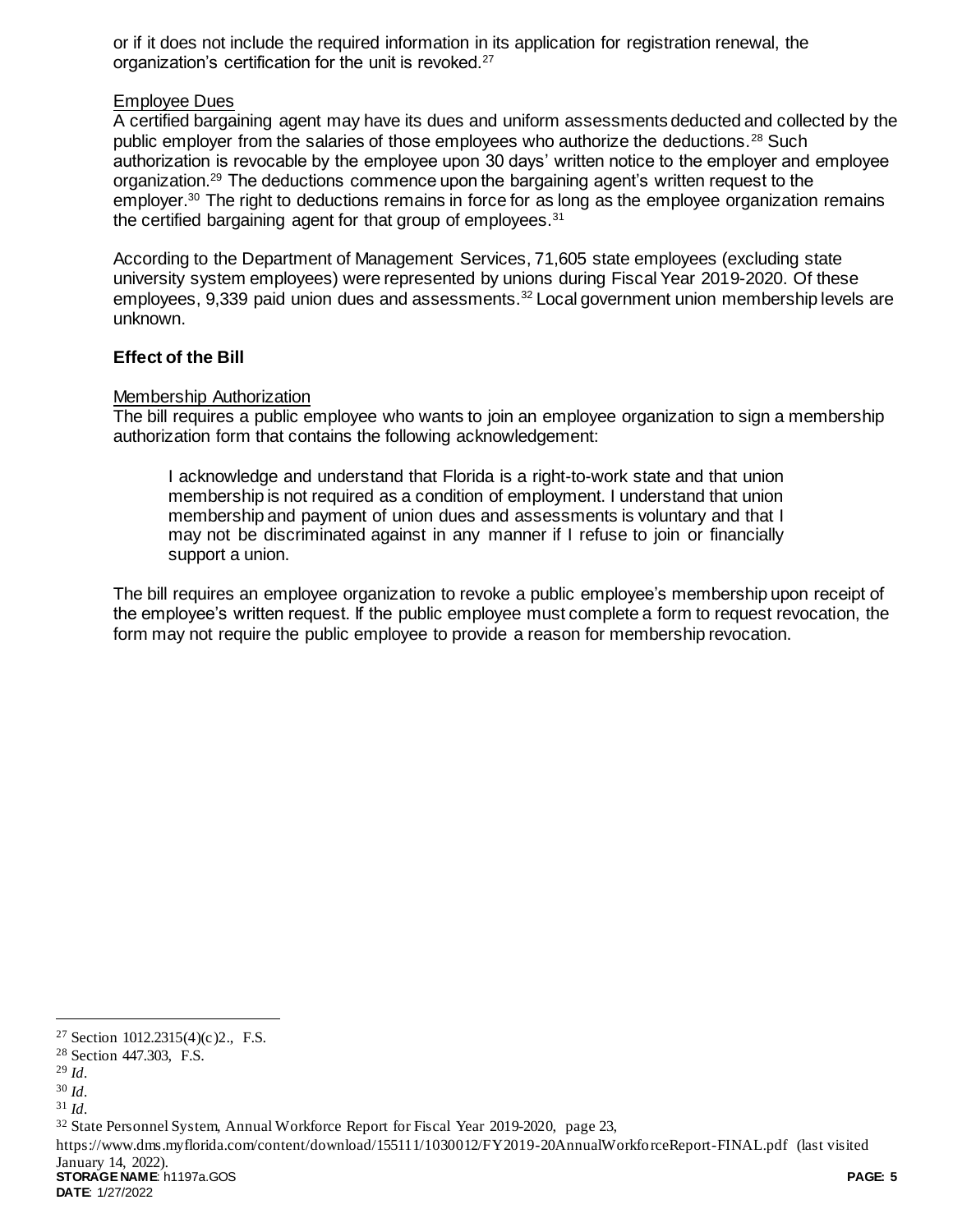The bill provides that these provisions do not apply to members of an employee organization that has been certified as a bargaining agent to represent law enforcement officers,<sup>33</sup> correctional officers, <sup>34</sup> correctional probation officers, <sup>35</sup> or firefighters. <sup>36</sup>

## Employee Dues

The bill prohibits an employee organization that has been certified as a bargaining agent for a unit of public employees from having its dues and uniform assessments deducted from the salaries of employees in the unit and collected by the employer. However, public employees may pay their dues and uniform assessments directly to the employee organization that has been certified as their bargaining agent.

The prohibition on the deduction and collection of dues and uniform assessments by a public employer does not apply to an employee organization that has been certified as a bargaining agent to represent law enforcement officers, correctional officers, correctional probation officers, or firefighters.

## Registration Renewal of an Employee Organization

The bill requires an employee organization that has been certified as the bargaining agent for a unit of public employees to include the following information and documentation in its registration renewal application:

- The number of employees in the bargaining unit who are eligible for representation by the employee organization as of December 31 of that renewal period.
- The number of employees who are represented by the employee organization as of December 31 of that renewal period, specifying the number of members who pay dues and the number of members who do not pay dues.
- Documentation provided by the public employer verifying such information.
- Documentation provided by the public employer verifying it was provided a copy of the employee organization's registration renewal application.

An application for registration renewal that does not include all of the required information and documentation is considered incomplete and is not eligible for consideration. The bill requires the commission to notify an employee organization if its application is incomplete. If the commission does not receive the missing information or documentation within 10 days after the employee organization receives the commission's notice, the commission must dismiss the incomplete application.

Additionally, if the employee organization's dues-paying membership is less than 50 percent of the employees eligible for representation in the bargaining unit, the employee organization must petition the commission for recertification as the exclusive representative of all employees in the unit within one month after the date on which the employee organization applies for registration renewal. If the certified employee organization does not comply with the recertification requirements, the organization's certification for the unit is revoked.

Certificate of Compliance issued by the Division of State Fire Marshal within the Department of Financial Services. Section 633.102(9), F.S.

 $\overline{a}$ 

<sup>&</sup>lt;sup>33</sup> "Law enforcement officer" is defined to mean any person who is elected, appointed, or employed full time by any municipality or the state or any political subdivision thereof; who is vested with authority to bear arms and make arrests; and whose primary responsibility is the prevention and detection of crime or the enforcement of the penal, criminal, traffic, or highway laws of the state. This definition includes all certified supervisory and command personnel whose duties include, in whole or in part, the supervision, training, guidance, and management responsibilities of full-time law enforcement officers, part-time law enforcement officers, or auxiliary law enforcement officers but does not include support personnel employed by the employing agency. Section 943.10(1), F.S. <sup>34</sup> "Correctional officer" is defined to mean any person who is appointed or employed full time by the state or any political sub division thereof, or by any private entity which has contracted with the state or county, and whose primary responsibility is the supervision, protection, care, custody, and control, or investigation, of inmates within a correctional institution; however, the term "co rrectional officer" does not include any secretarial, clerical, or professionally trained personnel. Section 943.10(2), F.S.

<sup>&</sup>lt;sup>35</sup> "Correctional probation officer" is defined to mean a person who is employed full time by the state whose primary responsibility is the supervised custody, surveillance, and control of assigned inmates, probationers, parolees, or community controlees within institutions of the Department of Corrections or within the community. The term includes supervisory personnel whose duties include, in whole or in part, the supervision, training, and guidance of correctional probation officers, but excludes management and administrative personnel above, but not including, the probation and parole regional administrator level. Section 943.10(3), F.S. <sup>36</sup> "Firefighter" is defined to mean an individual who holds a current and valid Firefighter Certificate of Compliance or Special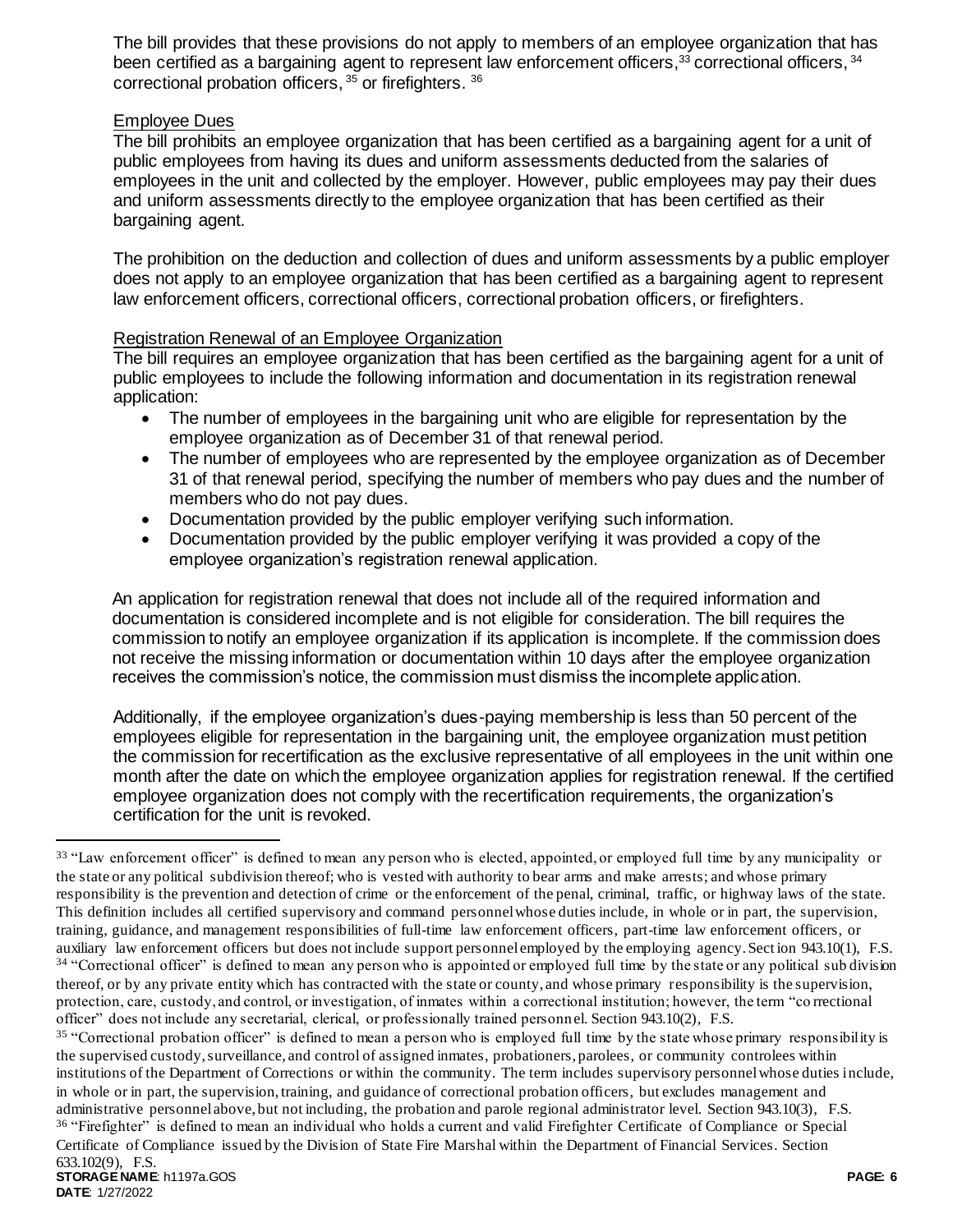The bill authorizes a public employer or bargaining unit employee to challenge an employee organization's registration renewal application if the employer or employee believes that the application is inaccurate. The commission or one of its designated agents must then review the application to determine its accuracy and compliance with registration renewal requirements. If the commission finds that the application is inaccurate or does not comply with such requirements, the commission must revoke the employee organization's registration and certification.

The bill provides that these provisions do not apply to an employee organization that has been certified as the bargaining agent representing law enforcement officers, correctional officers, correctional probation officers, or firefighters.

B. SECTION DIRECTORY:

Section 1 amends s. 447.301, F.S., relating to public employees' rights to join or refrain from joining an employee organization.

Section 2 amends s. 447.303, F.S., relating to dues and uniform assessments.

Section 3 amends s. 447.305, F.S., relating to registration of employee organizations.

Section 4 amends s. 1012.2315, F.S., conforming provisions to changes made by the act.

Section 5 reenacts s. 110.114, F.S., relating to employee wage deductions.

Section 6 reenacts s. 447.507, F.S. relating to violations of the strike prohibition.

Section 7 provides an effective date of July 1, 2022.

# **II. FISCAL ANALYSIS & ECONOMIC IMPACT STATEMENT**

- A. FISCAL IMPACT ON STATE GOVERNMENT:
	- 1. Revenues:

None.

2. Expenditures:

*See* Fiscal Comments.

- B. FISCAL IMPACT ON LOCAL GOVERNMENTS:
	- 1. Revenues:

None.

2. Expenditures:

*See* Fiscal Comments.

C. DIRECT ECONOMIC IMPACT ON PRIVATE SECTOR:

The bill may have an indeterminate negative fiscal impact on certain employee organizations related to creating membership authorization forms and the recertification and dues collection process.

D. FISCAL COMMENTS:

Certain public employers may see a reduction in administrative costs due to the prohibition on the collection of dues and uniform assessments.